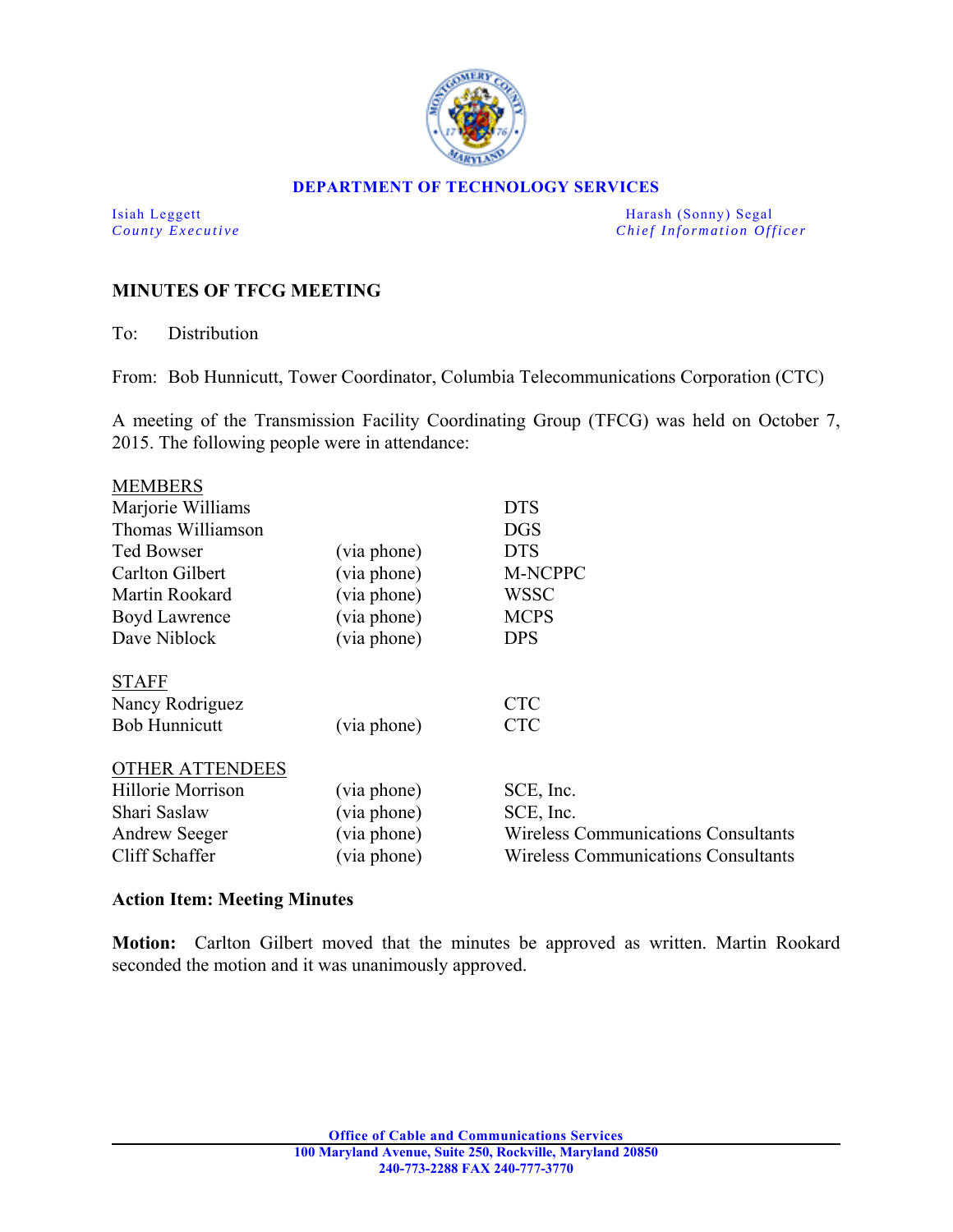Minutes of TFCG Meeting Held October 7, 2015 Page 2 of 4

# **Action Item: Consent Agenda**

- 1. Verizon Wireless application to attach 12 panel antennas at the 145' level on a 124'-high PEPCO transmission line tower on PEPCO property located at 24000 River Road in Dickerson (201509-04). *Co-location*.
- 2. Verizon Wireless application to attach one omni-directional antenna at the 23' level atop a 16'-high retail shopping center on Federal Realty Investments Trust property located at 11802 Rockville Pike in Rockville (201509-05). *Co-location*.
- 3. Verizon Wireless application to attach six panel antennas at the 56' level atop a 64'-high parking garage on Montgomery County property located at 7730 Woodmont Avenue in Bethesda (201509-11). *Co-location*. *Conditioned on written approval from the Department of Transportation Parking - Engineering and Maintenance section that they approve of the attachment prior to attaching the antenna*
- 4. Verizon Wireless application to replace six antennas with six panel antennas at the 144' level on a 134'-high PEPCO transmission line tower on PEPCO property located at the 2000 block of Goshen Road in Gaithersburg (201510-01). *Minor Modification*.
- 5. AT&T application to replace three antennas with three panel antennas at the 124' level on a 125'-high monopole on Leaman LC property located at 13820 Clopper Road in Gaithersburg (201510-02). *Minor Modification*.
- 6. AT&T application to replace three antennas with three panel antennas at the  $97'$  level on a 120'-high monopole on Baptist Home for Children property located at 6301 Greentree Road in Bethesda (201510-03). *Minor Modification*.
- 7. AT&T application to replace three antennas with three panel antennas at the 90' level on a 60'-high building on 6400 Goldsboro LLC property located at 6400 Goldsboro Road in Bethesda (201410-04). *Minor Modification*.
- 8. AT&T application to replace three antennas with three panel antennas at the 125' level on a 128'-high monopole on Argyle Land Company property located at 14600 Argyle Club Road in Silver Spring (201510-05). *Minor Modification*.
- 9. AT&T application to replace three antennas with three panel antennas at the 173' level on a 173'-high monopole on Montgomery Council K-C Building Corp. property located at 17001 Overhill Road in Derwood (201510-06). *Minor Modification*.
- 10. AT&T application to replace three antennas with three panel antennas at the 120' level on a 150'-high monopole on Colesville Center LLC property located at 49 Randolph Road in Silver Spring (201510-07). *Minor Modification*.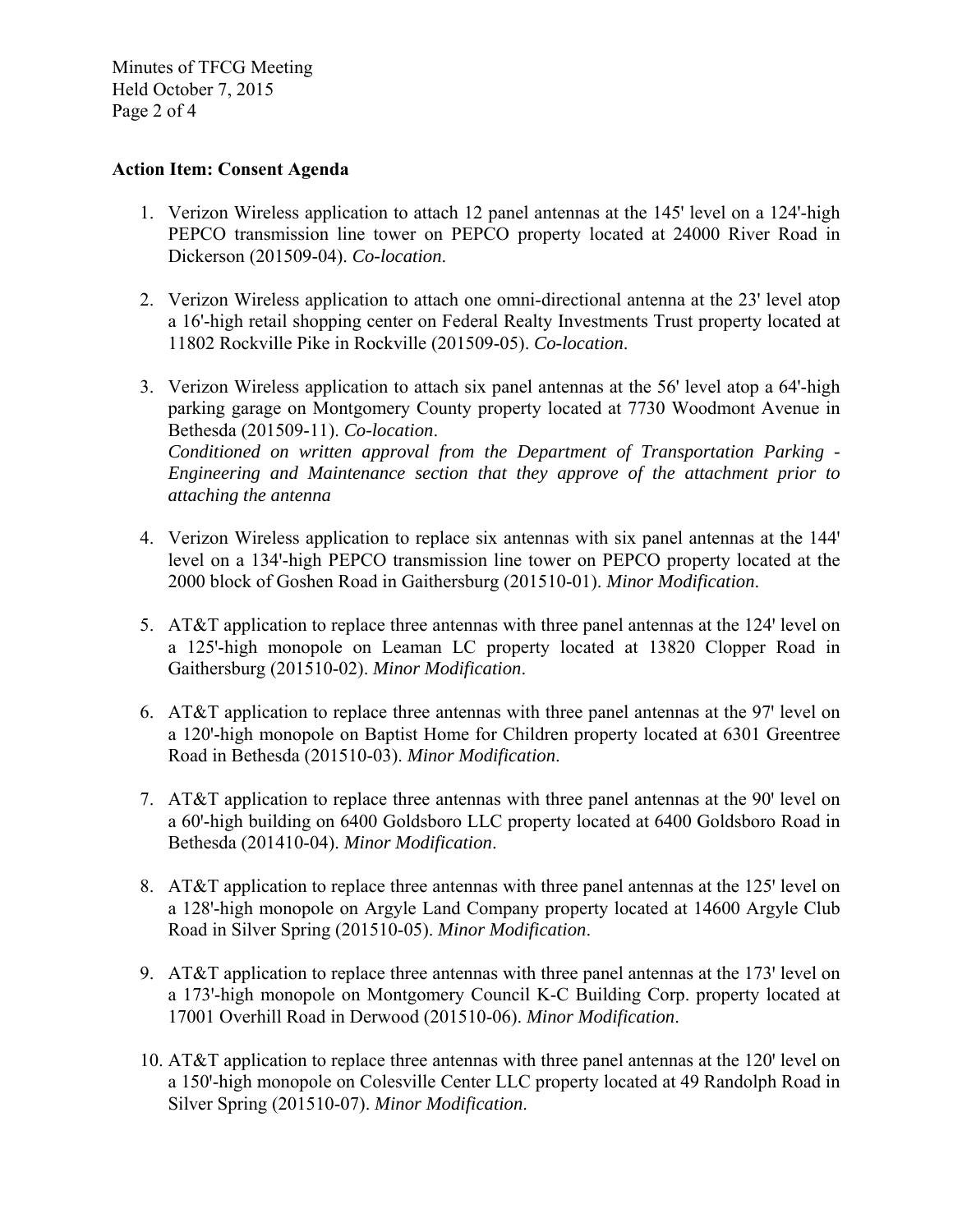- 11. Verizon Wireless application to attach one omni-directional antenna at the 51' level atop a chimney on a 48'-high medical building on Howard Hughes Medical Institute property located at 4000 Jones Bridge Road in Chevy Chase (201510-08). *Co-location*.
- 12. Verizon Wireless application to replace six antennas with six panel antennas at the 125 level on 216'-high water tank on WSSC property located at 2201 Industrial Parkway in Silver Spring (201510-09). *Minor Modification*. *Conditioned on the applicant providing written approval from WSSC that they approve of the attachment prior to attaching the antennas*
- 13. AT&T application to add three panel antennas at the  $200'$  level on a  $203'$ -high office building on Boston Properties property located at 6903 Rockledge Drive in Bethesda (201510-10). *Minor Modification*.
- 14. AT&T application to add three panel antennas at the 138' level on a 138'-high building on 4600 Association Limited Partnership property located at 4600 East West Highway in Bethesda (201510-11). *Minor Modification*.
- 15. AT&T application to replace three antennas with three panel antennas at the 105' level on a 106'-high building on Montgomery County property located at 10025 Darnestown Road in Rockville (201510-12). *Minor Modification*. *Conditioned on written approval from Montgomery County that they approve of the attachment prior to attaching the antennas*

Marjorie Williams noted that application #201510-12 will be removed from the agenda at the request of the Department of General Services. Thomas Williamson added that the application is being held due to administrative problems, not problems with the application itself. Because the applicant did not join the call, Nancy Rodriguez will reach out to the applicant and provide him with Mr. Williamson's contact information.

- 16. AT&T application to replace three antennas with three panel antennas at the 183' level on a 179'-high monopole on M-NCPPC property located at 12102 Alpert Lane in Wheaton (201510-13). *Minor Modification*. *Conditioned on the applicant providing written approval from M-NCPPC that they approve of the attachment prior to attaching the antennas*
- 17. AT&T application to replace three antennas with three panel antennas at the 147 level on a 150'-high monopole on Walter Hungerford  $&$  Sons property located at 14615 Clopper Road in Boyds (201510-14). *Minor Modification*.
- 18. AT&T application to replace three antennas with three panel antennas at the 140' level on a 150'-high monopole on Sandy Spring Volunteer Fire Department property located at 16911 Georgia Avenue in Olney (201510-15). *Minor Modification*.